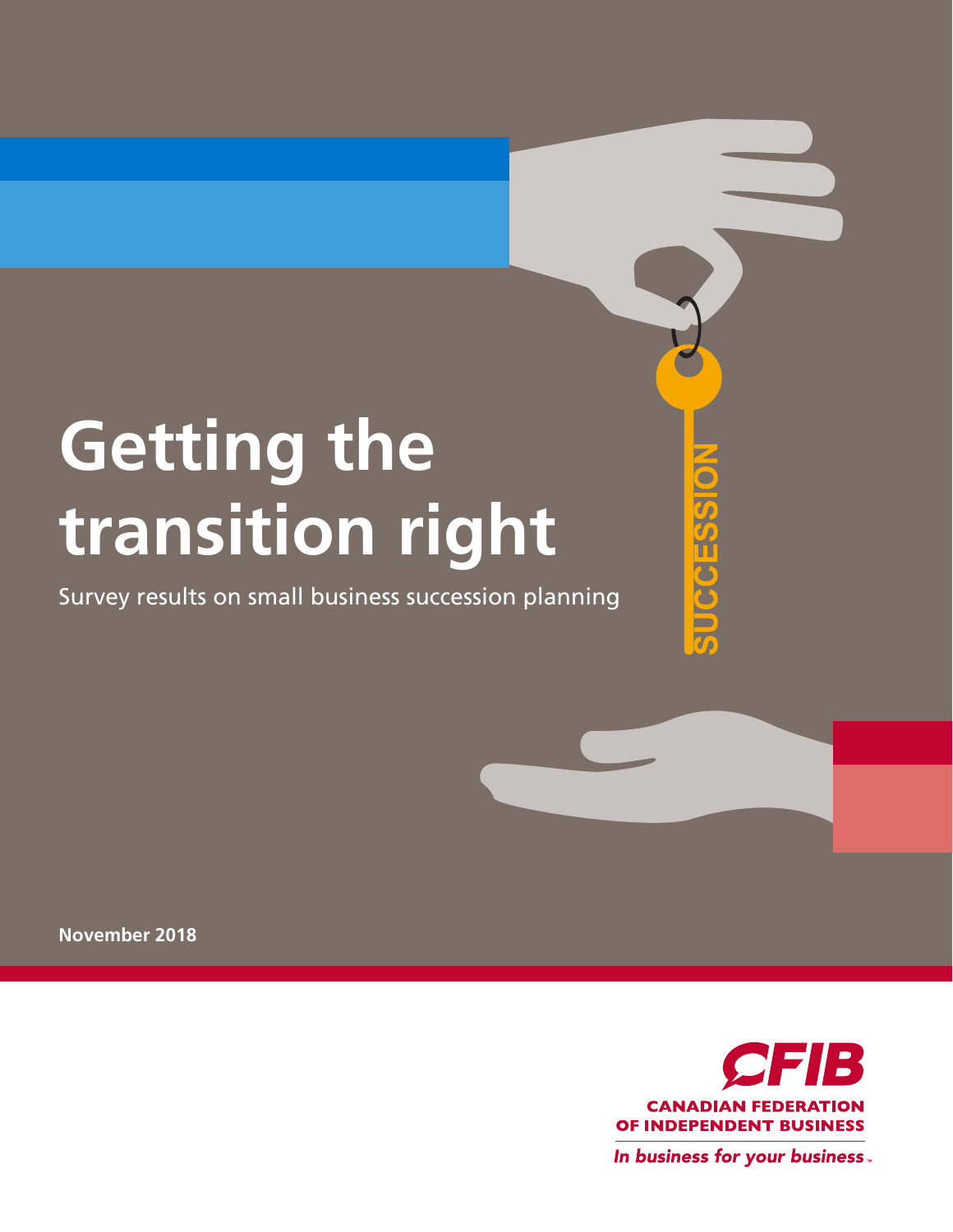## **GETTING THE TRANSITION RIGHT**

## Survey results on small business succession planning

*Marvin Cruz, Senior Research Analyst*

© Canadian Federation of Independent Business, 2018

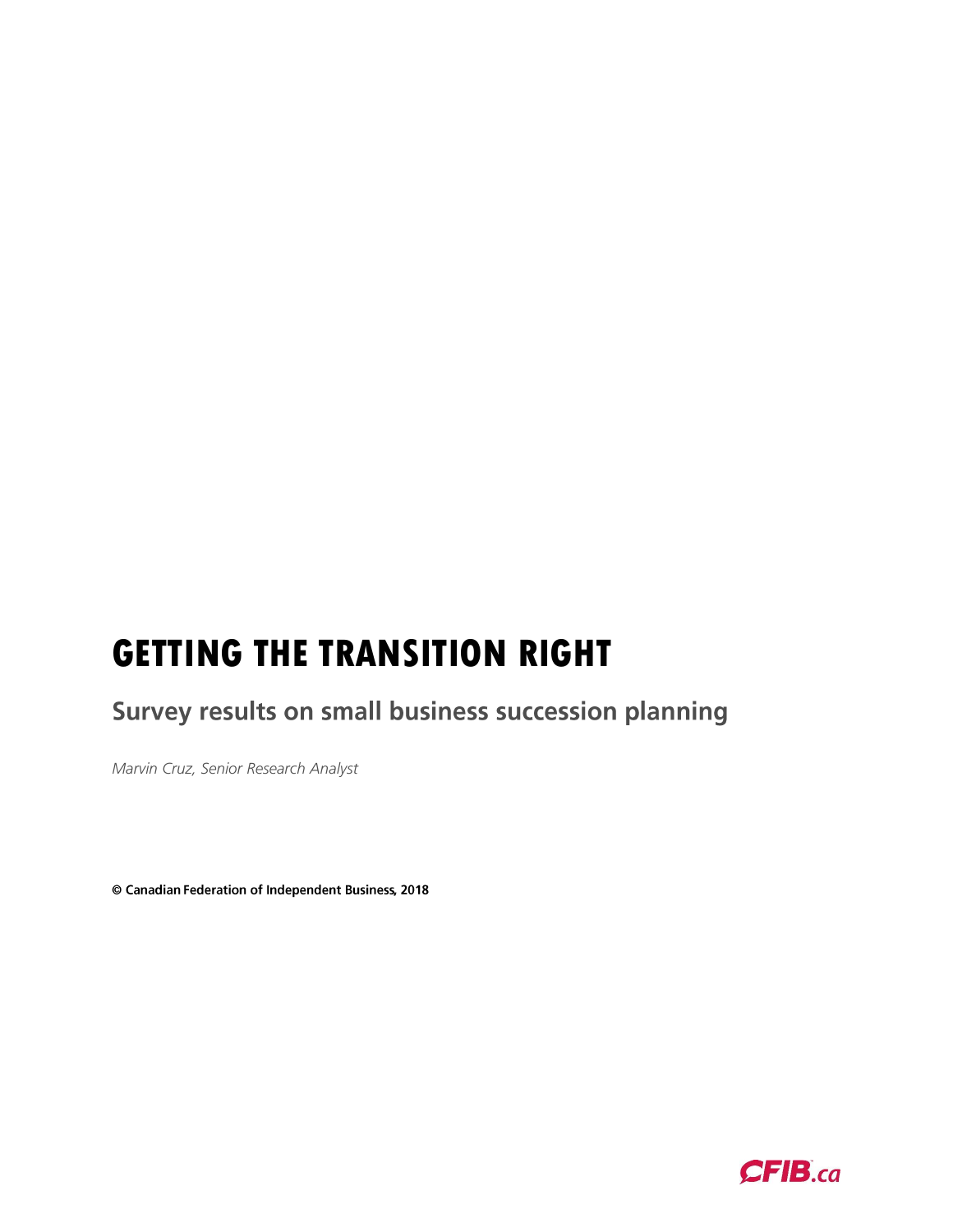## **Contents**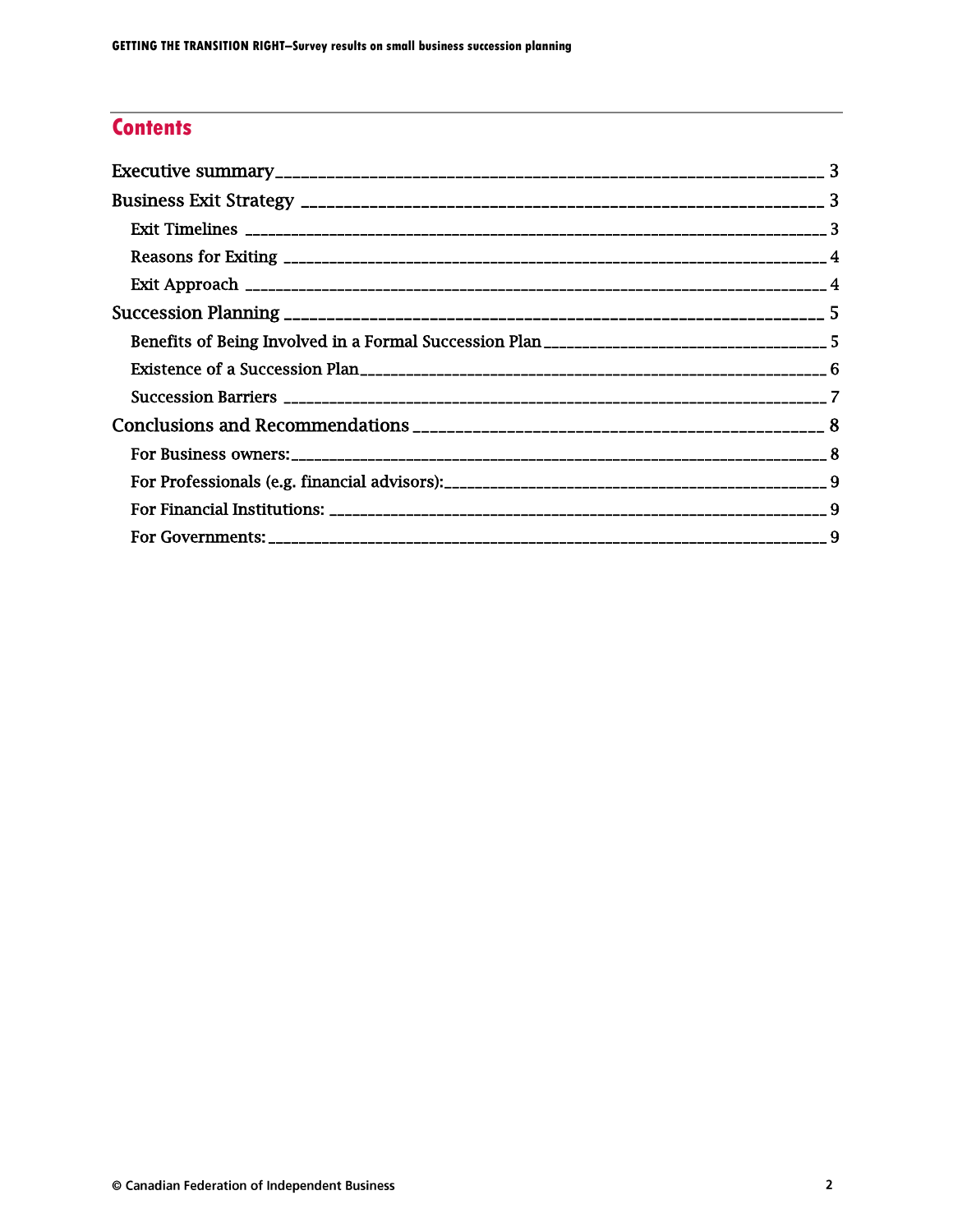## <span id="page-3-0"></span>**Executive summary**

The approaching retirement of the baby boomer generation means that the business landscape is poised for a dramatic shift. Some 72% of business owners intend to exit their business within the next decade, with over \$1.5 trillion worth of business assets to be transferred to a new generation of business owners. Ensuring a smooth transition of ownership requires an effective succession plan, yet less than half (49%) of business owners have a succession plan and of these only about one in ten (8%) have a formal written plan. While it is encouraging that many owners have a succession plan, more owners need to undertake formal planning. Ultimately, succession planning is not only critical for the continued success of the business, but also for Canada's competitiveness and economic prosperity. The research presented herein is part of CFIB's continuing effort to provide information on business succession including the risks, opportunities, and recommendations to ensure that owners of small and medium-sized businesses (SMEs) can better plan their exit strategy. This study focuses on the key findings of CFIB's latest survey<sup>1</sup> on succession planning.

## <span id="page-3-1"></span>**Business Exit Strategy**

#### <span id="page-3-2"></span>**Exit Timelines** KEY FINDING #1

Just when do business owners plan to exit their business? CFIB research finds that 47% of business owners intend to exit their business within the next five years  $-8\%$  within 12 months, and 39% in the next 1 to 5 years (see Figure 1). Looking further ahead, 72% of owners plan to exit their businesses within the next ten years. To put this into perspective, over \$1.5 trillion of business assets could be transferred to a new generation of business owners over the next decade, up 50% from our last estimate in  $2012^{2,3,4}$  If not managed well, this could have a significant impact on jobs in many local communities and the economy overall.





<sup>1</sup> The CFIB Business Succession Planning survey was conducted online May 4 - May 24, 2018 and is based on a sample of 2,507 small business owners from Canada. For comparison purposes, a probability sample with the same number of respondents would have a margin of error of +/-1.96%, 19 times out of 20. <sup>2</sup> CFIB calculation based on Statistics Canada data: the share of owners exiting their business in the next 10 years (72%) multiplied by the total assets for incorporated SMEs (\$2.3 trillion). To simplify, "over \$1.5 trillion" is used as a ballpark estimate.

Source: Statistics Canada, Industrial Organisation and Finance Division, 2016. Special tabulation includes assets for incorporated SMEs with assets up to \$25 million. <sup>3</sup> The change in the estimate of total business assets from 2012 to 2018 may be due to a number of reasons including economic growth/decline, inflation, mergers and acquisitions activity, industry reclassifications and revisions to the data.

<sup>&</sup>lt;sup>4</sup> Wong, Queenie, et.al. Passing on the Business to the Next Generation. CFIB, 2012.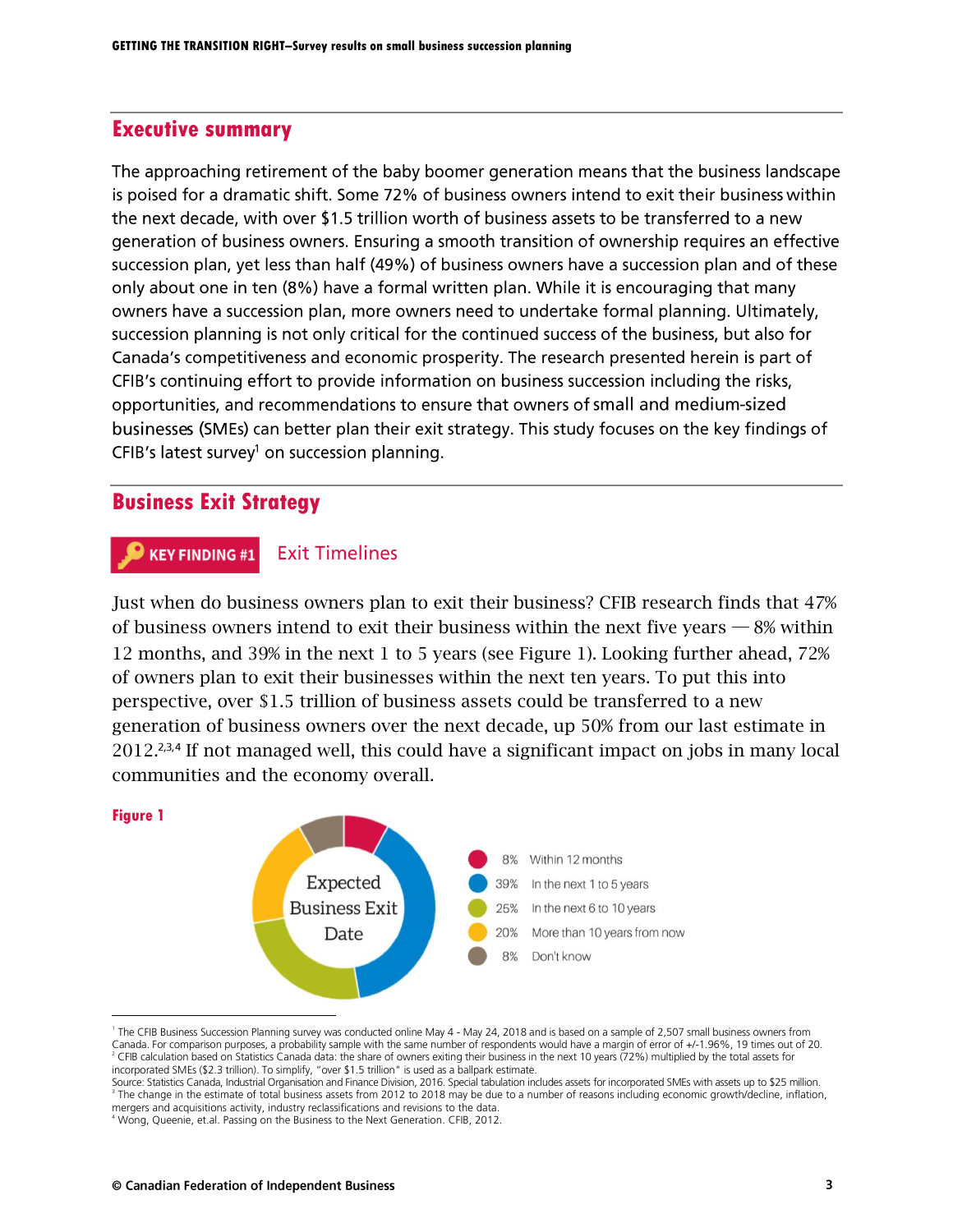## <span id="page-4-0"></span>**KEY FINDING #2** Reasons for Exiting

Retirement is the main reason cited by about four in five business owners (81%) for exiting their business (see Figure 2). Another 12% will exit since they have not found a suitable successor and 9%, mostly those under the age of 50, plan on moving to another business venture. Since most business owners (62%) rely on the sale of their business as a source of retirement income, any obstacles encountered by business owners looking to sell a business may not only be problematic to the business itself but to the wellbeing of the business owner and their family.<sup>5</sup>

#### **Figure 2**



## Reasons for Exiting

Note: Multiple answer question; therefore data does not add to 100%.

## <span id="page-4-1"></span>**KEY FINDING #3 Exit Approach**

The most common method business owners plan to use to exit their business is to sell to buyer(s) unrelated to their family  $-$  cited by close to half of business owners (48%) (see Figure 3). About one quarter (25%) of business owners intend on selling their business to their employee(s), and the same proportion (25%) plan to sell to their family member(s). About one in five (21%) business owners intend to transfer the business to family member(s) through inheritance, and another 15% will wind down their business.

To ensure business owners successfully accomplish their transition, it is essential that they have the necessary tools and resources at their disposal. For example, those selling to an outside buyer will need help finding potential buyers. With regards to family transfers, it is essential to remove impediments within the tax system. Under the current tax rules, when owners sell their business to a family member, the

<sup>5</sup> CFIB Survey: *Retirement Savings*. June 26-July 6, 2015. Total responses: 7,889.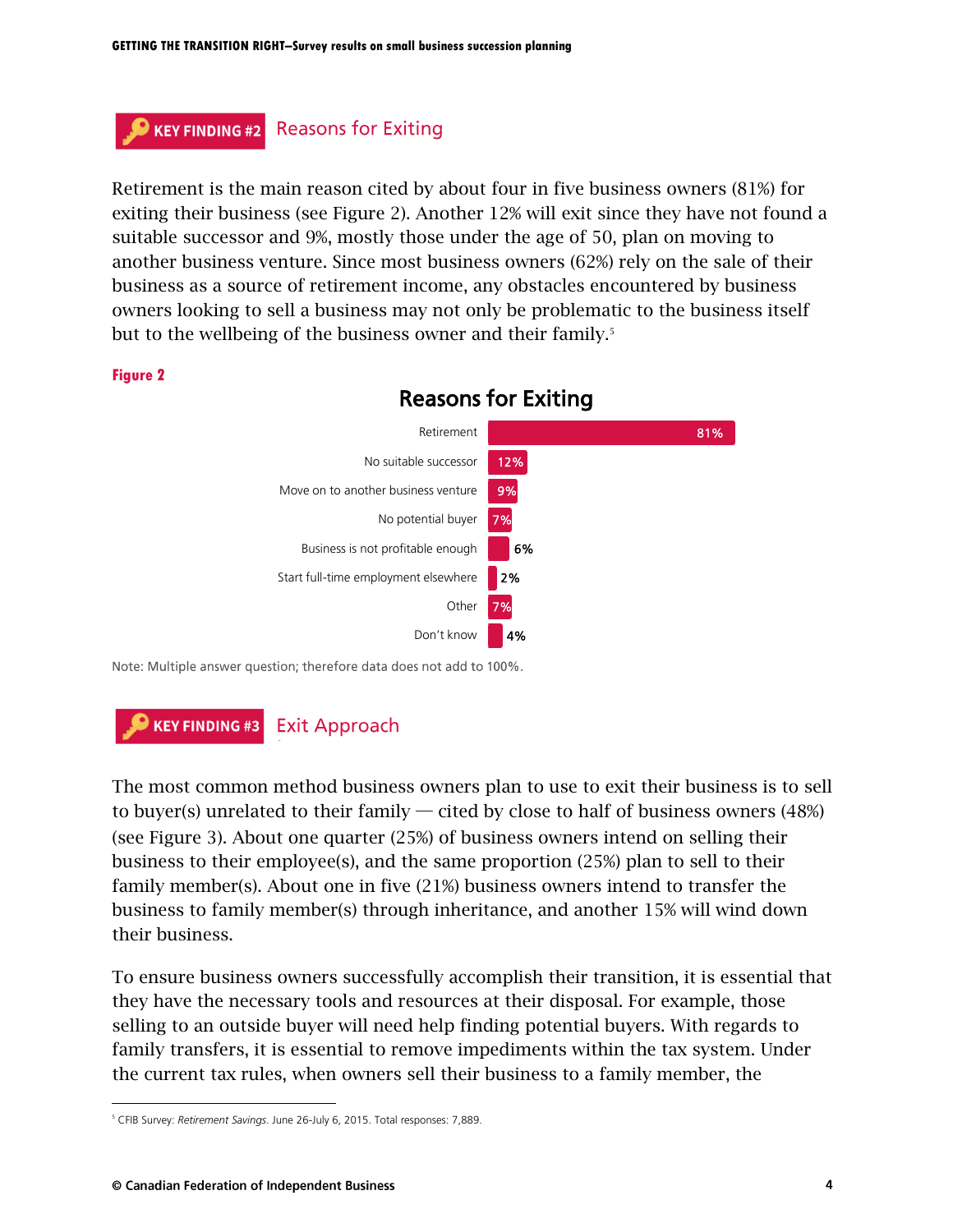difference between the sale price and the price originally paid is considered a dividend. However, if they sell to an unrelated person, it is considered a capital gain. In effect, these rules can discourage the transfer of a business to a family member because the transaction does not include the right to a lifetime capital gains exemption and is, therefore, more heavily taxed.

#### **Figure 3**



<span id="page-5-0"></span>Note: Multiple answer question; therefore data does not add to 100%.

## **Succession Planning**

Whether business owners decide to exit or transfer ownership of their business, having a succession plan is critical for a smooth transition. Succession planning is the process by which a business owner chooses the best exit strategy for them to successfully transition into the next stage of their life. Succession plans can be informal or formal in nature. A formal succession plan sets out the process and schedule for a business owners' withdrawal, including legal and supporting documents needed to put the plan into effect. An informal plan is more ad-hoc in nature.

#### <span id="page-5-1"></span>**KEY FINDING #4** Benefits of Being Involved in a Formal Succession Plan

Formal succession plans have many benefits which cannot be replaced by informal plans. For example, formal written succession plans are developed with the input of various advisors, including accountants and legal professionals who help to address the technical aspects of transferring a business  $-$  e.g. financial, tax and legal considerations including the mechanics for the transfer, a process for resolving disputes, and a timetable. Figure 4 contains a few examples of the benefits of being involved with a business succession plan as described by business owners.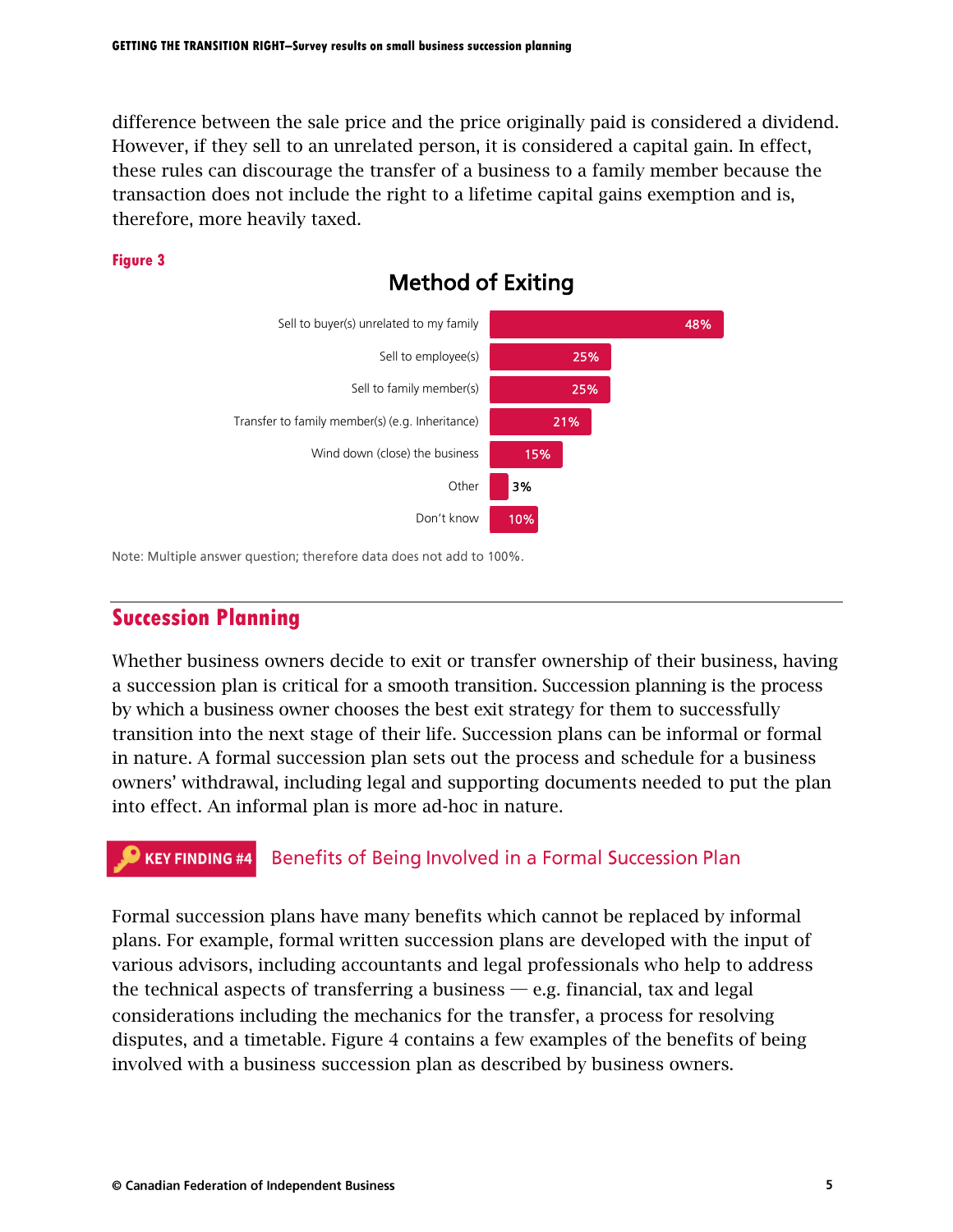### **Figure 4**

### The Benefits of a Succession Plan – Business Owners' Comments



## <span id="page-6-0"></span>**KEY FINDING #5** Existence of a Succession Plan

Given the importance of having a succession plan, just how prepared are business owners for exiting their business? About half (51%) of business owners do not have a succession plan and of the other half (49%) of business owners that do have a succession plan, 41% have an informal plan and only 8% have a formal written plan (see Figure 5). The level of preparedness (i.e. having a succession plan) varies based on the business owners exit timeline. A closer look at those business owners with either a formal or informal plan reveals that the nearer an owner is to the intended exit date, the more focus is placed on having a succession plan (see Figure 6). In terms of having a formal plan, 21% of business owners intending to exit within 12 months have such a plan, compared to only 6% for those exiting in the next 6 to 10 years.

While it is encouraging that a good proportion of business owners intend to pass their business on to a new generation, the lack of formal planning gives rise to significant risks for Canada's competitiveness and prosperity. With potentially over \$1.5 trillion in assets changing hands during the next ten years, Canada cannot afford to have so many SME owners unprepared to make that transition. Finding ways to assist SMEs in overcoming obstacles they may face when planning the succession of their business will be critical to help them succeed. This will not only benefit the business owner and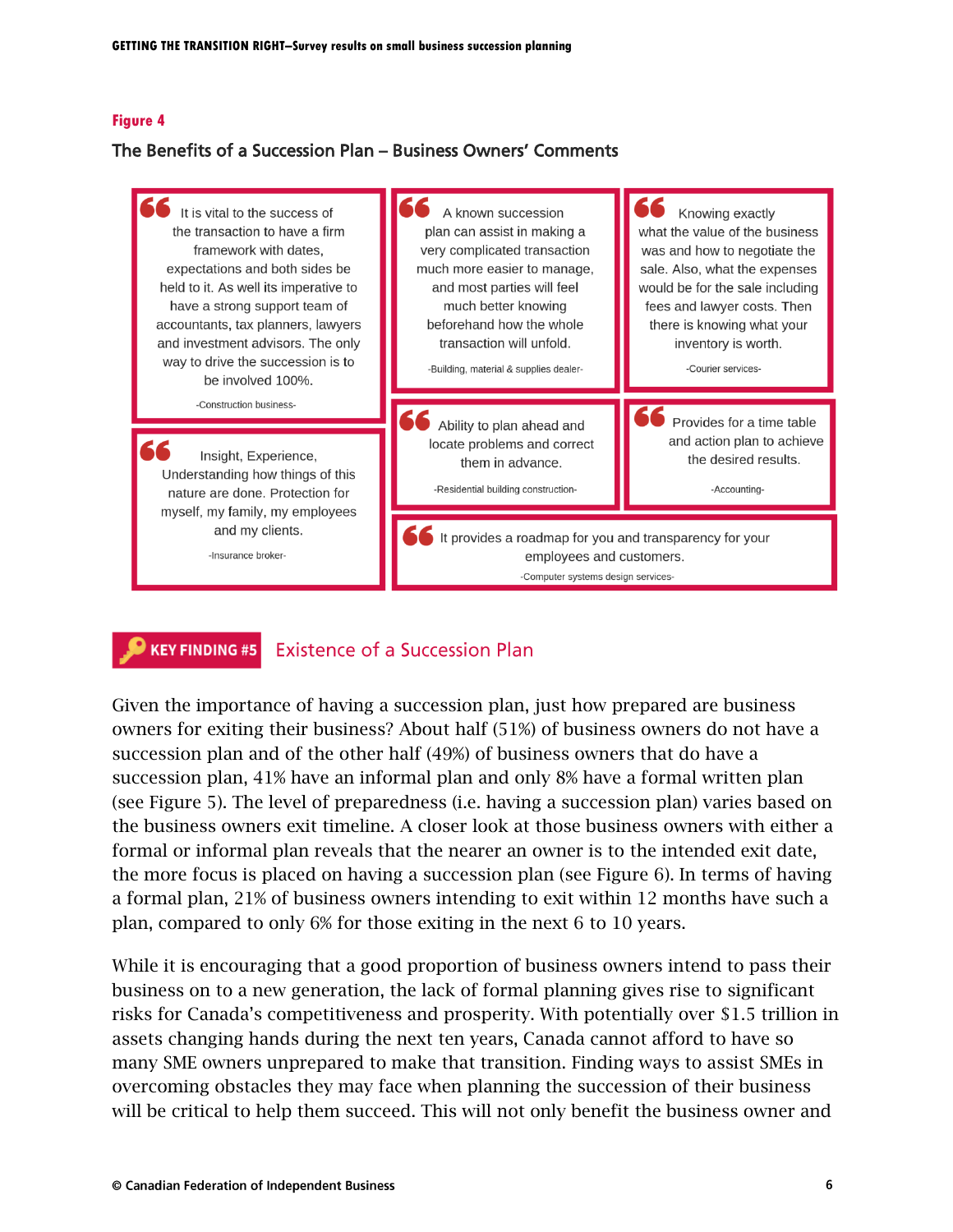their successor, but may very well help to save and even create new jobs, keep local communities prosperous and continue to grow Canada's economy.



**Figure 6**



#### <span id="page-7-0"></span>KEY FINDING #6 **Succession Barriers**

When it comes to creating a succession plan, business owners tend to encounter several obstacles. More than half (56%) of business owners say that finding a buyer or suitable successor is a key barrier (see Figure 7). Indeed, family members may not have any interest in taking over the business, and many entrepreneurs are interested in starting their business from scratch rather than purchasing an existing one. Currently, there are very few options in Canada to connect those looking to exit their business with those who may be interested in purchasing a business and this may be an area for governments to explore.

Measuring the value of the business is also viewed as a key barrier by 48% of business owners. This can be a significant challenge as some business owners may overvalue their business, thinking only about what they invested over the years rather than what it is worth today, while others may undervalue their business neglecting to think about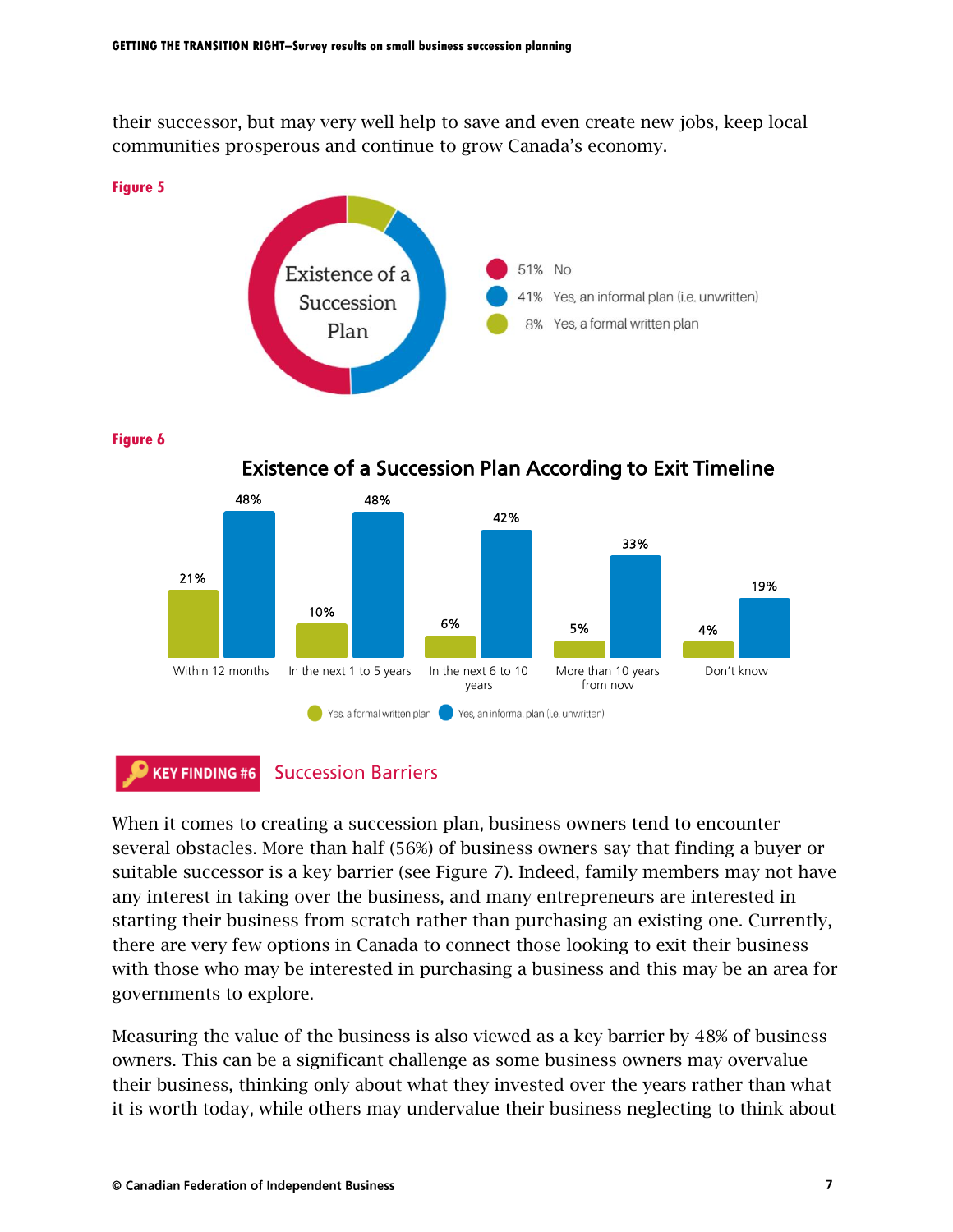certain intangibles such as the company's reputation, trademarks or intellectual property. Other top obstacles include too much dependence on the owner's active involvement (40%), securing financing for the successor (37%), and nearly one in three business owners do not know where to start when it comes to developing a plan (31%). Many of these obstacles can be addressed to some degree if there is a willingness by governments, advisors and organizations like CFIB to work together to try and assist small businesses through this important transition.

**Figure 7**



## Barriers to Succession Planning

<span id="page-8-0"></span>Note: Multiple answer question; therefore data does not add to 100%

## **Conclusions and Recommendations**

With over \$1.5 trillion in assets set to change hands within the next ten years, and only a fraction of business owners having a formal succession plan, the risks associated with improper planning are undeniable for the small business sector, its employees and the Canadian economy at large. Having a well-designed succession plan not only helps to improve the transition of a business from one generation to another, but also ensures the vitality of the SME sector. To ensure SMEs can better plan, CFIB offers the following recommendations:

## <span id="page-8-1"></span>**For Business owners:**

- $\boxtimes$  Plan early for business succession and include proper professional advice where possible.
- $\boxtimes$  Include the future successor in the plan to help maintain stability within the business.
- $\boxtimes$  Consider alternative exit strategies to account for uncertainties.
- $\boxtimes$  Monitor and assess the business succession plan on a regular basis to ensure it remains relevant and adapts to changes in personal and business circumstances.